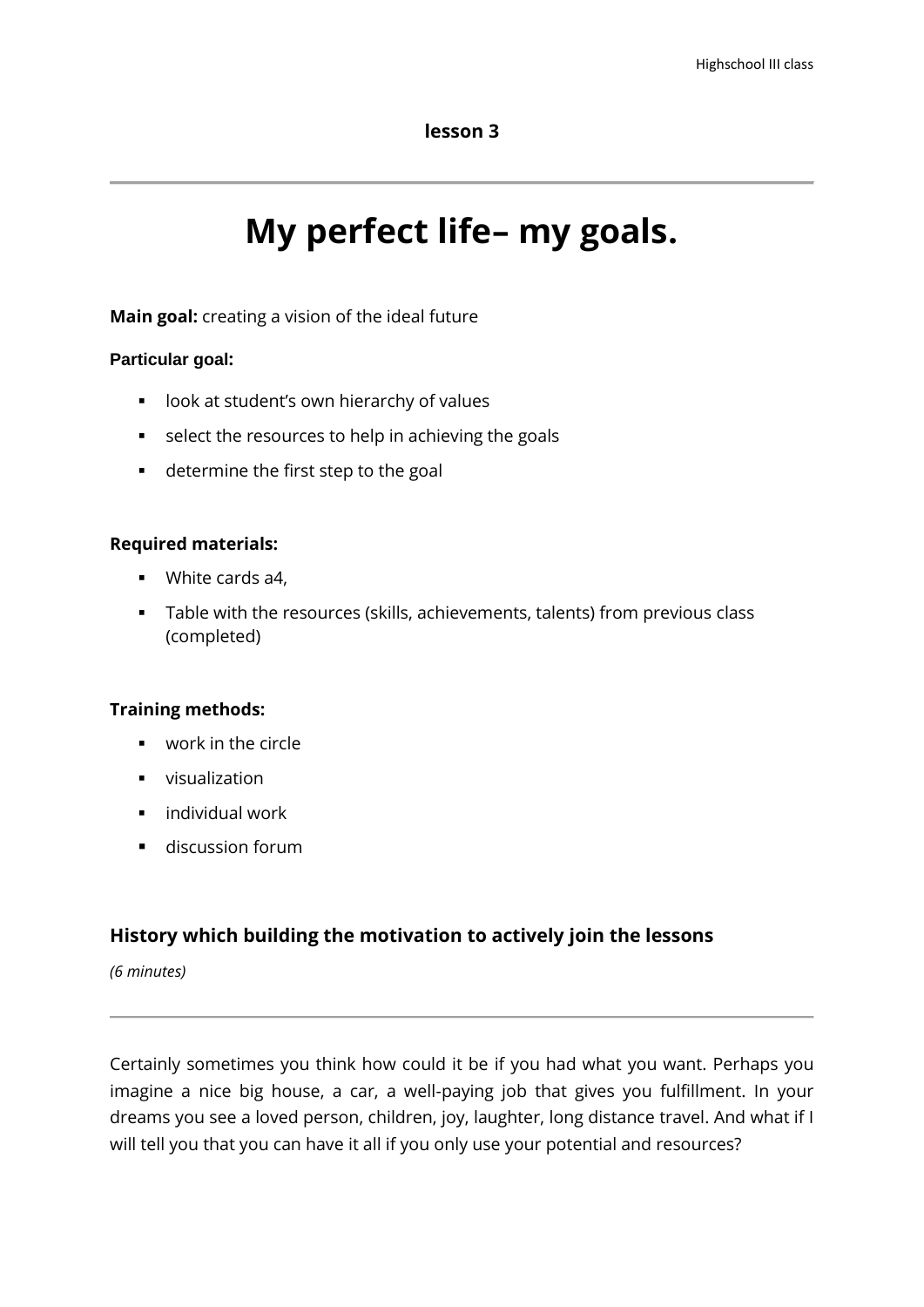*"Once I listened to a lecture at the conference. One of the first things which speaker said was: " Do you know how easy it is to be happy?" Everything I have achieved is thanks to this little piece of paper with my writings. He reached into his pocket and showed it to the audience. It was written on this: "I am grateful and happy because ..." and 10 goals prioritized by severity. The speaker holding a piece of paper in his hand with a smile on his face said: "One of the most important parts of my day, is to look at this card. Everything happens gradually, so as I wrote here. "*

 *J. B. Attwood, Ch. Attwood*

## **What is the main topic?**

*(1 min)*

Most people spend their time focusing on what they lack, rather than on what they want to create and how they want to live. I invite you today to create a list of goals for the future - with the important things that you would like to be present in your life and give you joy. In pursuing these goals you will support by your strengths - what you already have and what you can do.

## **We practice**

*(20 minutes)*

#### **Exercise 1 (10 min.):**

*Individual work. Ask students to sit comfortably in a circle with relaxed position and close their eyes during the exercise. You can turn a quiet relaxing music (optional). Ask students to join, focus and take a few deep breaths. With soft, hushed and quiet voice read the next question. Between questions do long pause.*

- Close your eyes and imagine your perfect life.
- Who are you in your ideal life?
- How are you? What is going through the emotions?
- Where are you? How looks a place where you are? What do you have?
- What do you do? What is your proffesion? Where do you work?
- How do you spend your free time?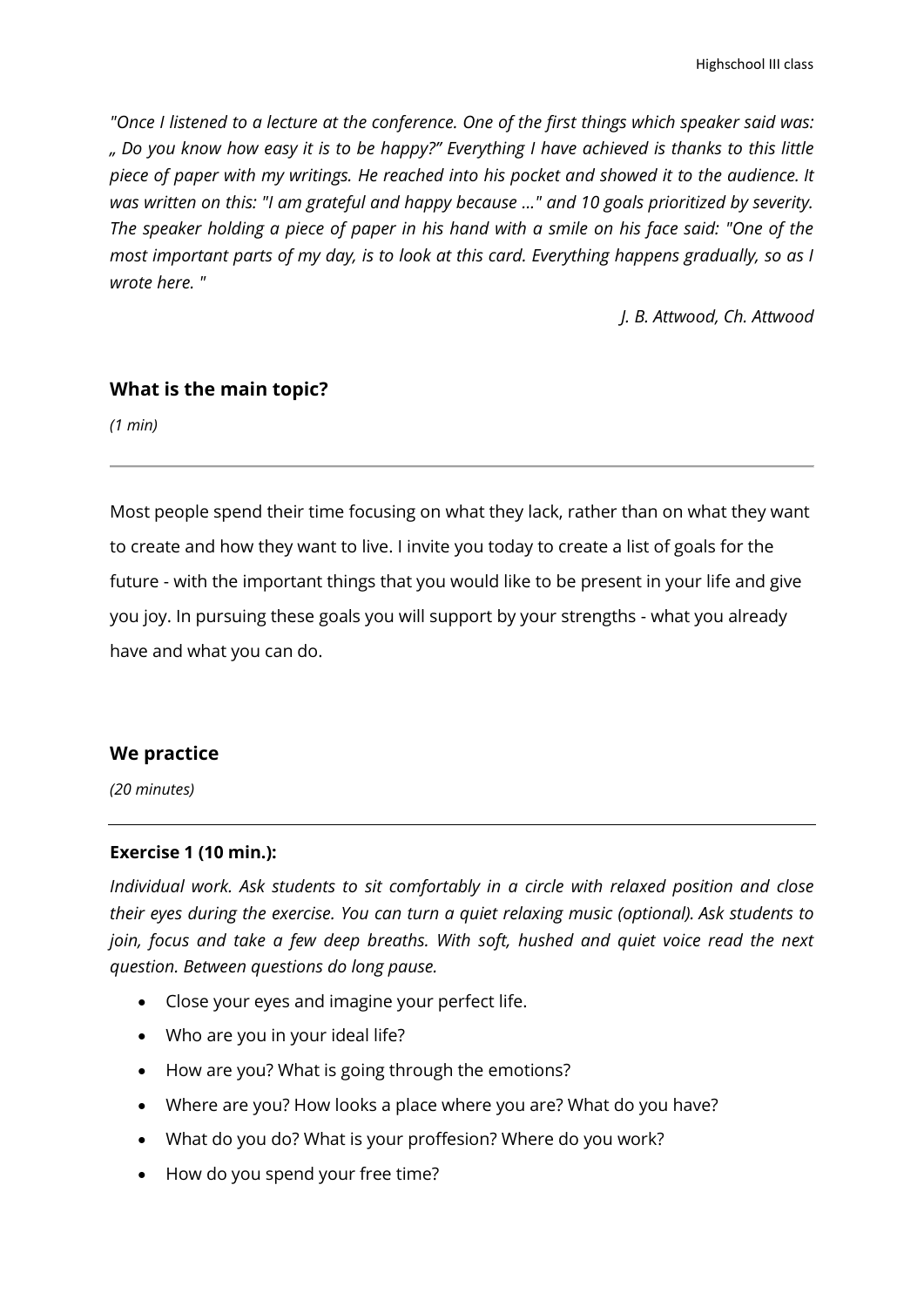- What about the things you do, which brings you the greatest satisfaction?
- How is your love life? Who is your loved person? What is your family like? What are you most proud of? What excites you?
- With who you are in your vision? What kind of people you surround yourself?
- How is your physical and mental health?
- What good people say about you?

Now give students Annex 1 and ask them to write down what appeared in their vision of the ideal life.

#### **Exercise 2 (5 min.):**

# *Individual work. Ask students to reflect on their hierarchy of values. What is important to them in life.*

Now consider what is for you the most important in life. What are your values? Sort the list of exercise 1, 1 option is the most important, the least important 10. Take a hierarchy, according to what is most important to you.

#### **Discussion of exercises and / or summary.**

Students think that spontaneously drawing up a list of 10 things present in their lives, it is ordered by the criterion validity. It turns out that rethinking their hierarchy of values, and to revisit the list and setting of 10 points in a certain order brings the surprising results. Encourage students to a brief reflection on the group.

#### **Exercise 3 (5 min.):**

*Individual work. This exercise is a continuation of lessons 5 and 6 - table of resources (achievements, skills and talents).*

#### **Required materials:**

• table with resources from previous classes

Refer to the table with resources from the previous meeting. Look at your skills, achievements and talents. Ask yourself this question:

- What is it in me that could help to make my success, to achieve my goals and to be able to have the perfect life?
- **Which my resources may be helpful in this?**

Highlight selected resources in the table.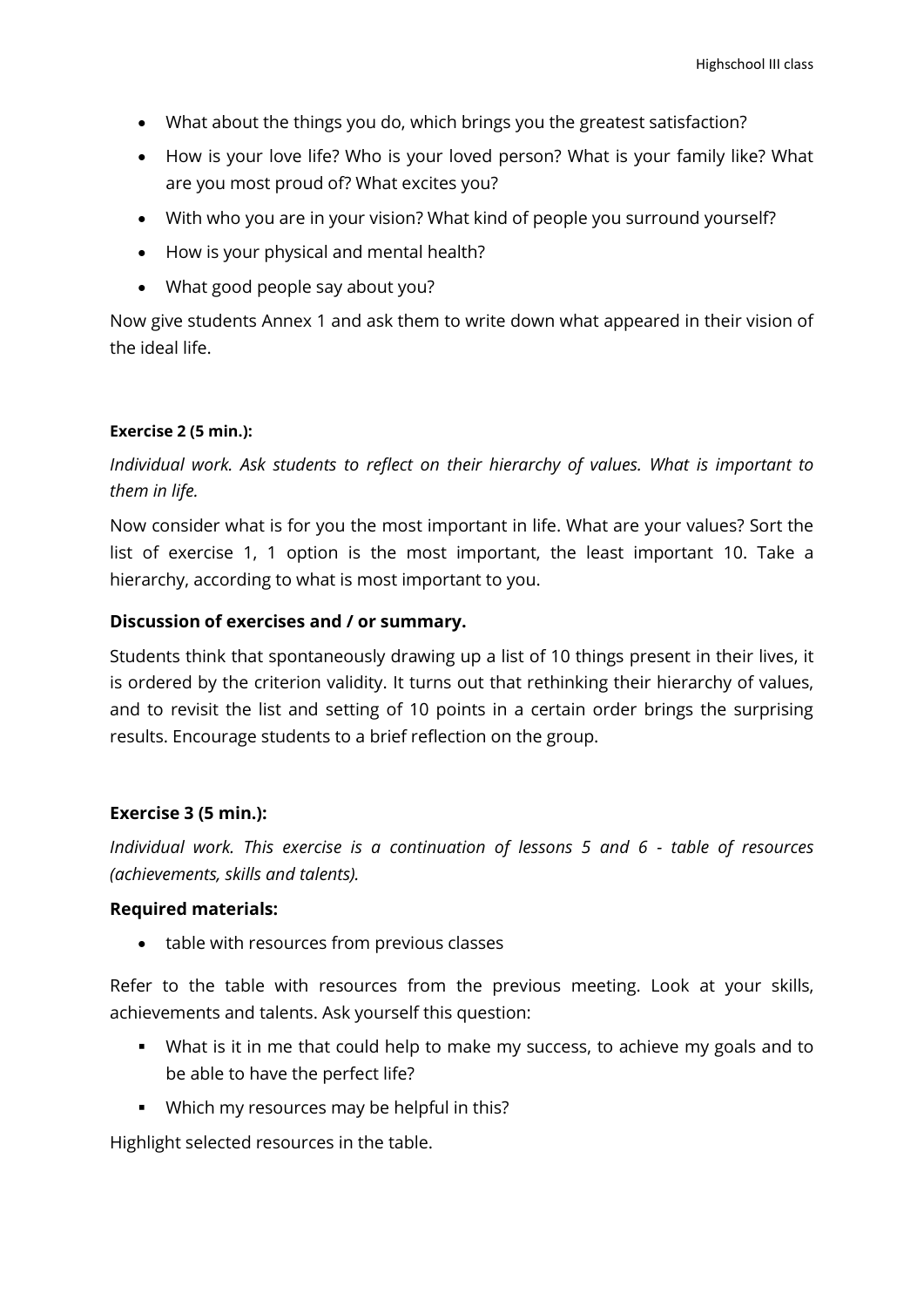## **Discussion of exercises and / or summary.**

Students experienced that the things they dreamed are possible to achieve using their own resources, which will help them in achieving goals and dreams come true.

## **Exercise 4 (10 min):**

*Individual work. Asks the students the following question. Ask them to write down the answer under 10 points. Then let everyone in a circle briefly tell about what they wrote.*

What will be your first smallest step that brings you closer to your ideal vision of life? Save this under 10 points. When you are ready, feel free to share with others - tell me about it.

## **REFLECTING END OF LESSON**

*15 minutes*

*Talking in a circle. Ask students to share their thoughts and reflections after classes.*

- What was important to you today?
- What do you take from this meeting?
- What turned out to be helpful for you?
- What inspired you?
- What do you take for the future?

#### **Literature cited:**

- J. B. Attwood, Ch. Attwood, Żyj z pasją. Odkryj swoje przeznaczenie, Warszawa 2011, s. 62
- J. B. Attwood, Ch. Attwood, Żyj z pasją. Odkryj swoje przeznaczenie, Warszawa 2011, s. 51 52
- J. B. Attwood, Ch. Attwood, Żyj z pasją. Odkryj swoje przeznaczenie, Warszawa 2011, s. 74